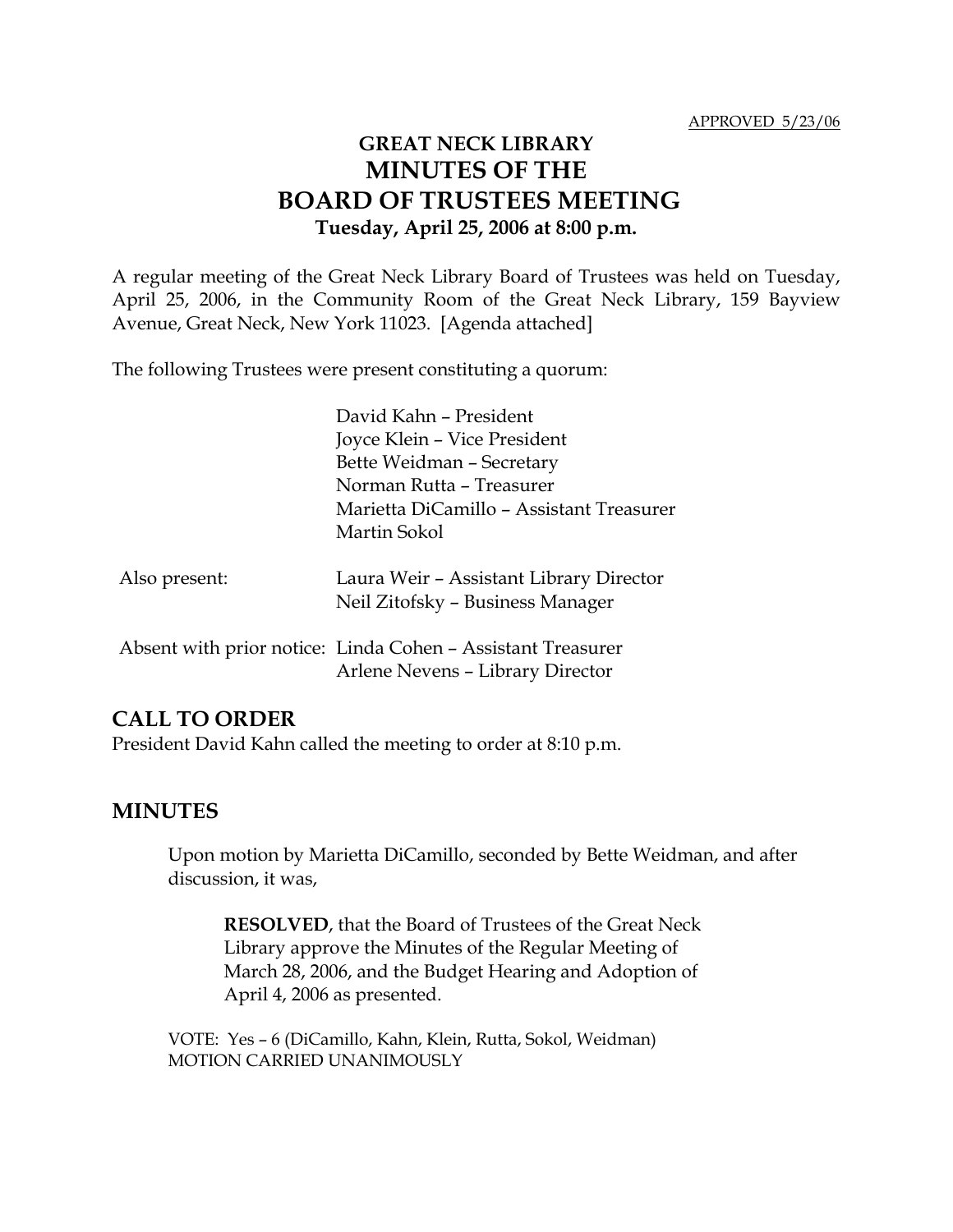## **TREASURER'S REPORT – PERSONNEL REPORT**

During the month of March 2006, revenue received was \$972,493. Total expenses were \$760,273.

At the close of business, March 31, 2006, total operating fund holdings were \$2,100,246. Of these funds, \$2,022,715 was on deposit at HSBC, \$73,546 at the Bank of New York, and \$3,985 was on hand in Petty Cash funds at Main and the Branches. This compares to a March 2005 balance of \$1,718,706.

Additionally, the cash balance of the Main Building and Special Services fund was \$1,187,931; the Automated Library fund was \$56,285; the Restricted Gift fund was \$46,771; the Branch and Special Services fund was \$101,005. These funds totaled \$1,391,992 on March 31, 2006. The March 2005 total was \$1,495,055.

Upon motion by Norman Rutta, seconded by Marietta DiCamillo, and after discussion, it was,

**RESOLVED,** that the Board of Trustees of the Great Neck Library accept the April 25, 2006, Treasurer's Report with the Personnel Changes of March 24, 2006, through April 21, 2006.

VOTE:Yes – 6 (DiCamillo, Kahn, Klein, Rutta, Sokol, Weidman) *MOTION CARRIED UNANIMOUSLY*

Upon motion by Norman Rutta, seconded by Joyce Klein, and after discussion, it was,

**RESOLVED,** that the Board of Trustees of the Great Neck Library authorize the Treasurer, who has reviewed all checks and supporting documentation, to pay the persons named in the Check Register dated March 25, 2006 through April 21, 2006, Paid Checks numbered 0022313 through 0022317, 0022373 through 0022378, and 33351 through 33380, and Checks To-Be-Paid numbered 33381 through 33489, the sums set against their respective names, amounting in the aggregate to \$220,387.75.

VOTE:Yes – 6 (DiCamillo, Kahn, Klein, Rutta, Sokol, Weidman) MOTION CARRIED UNANIMOUSLY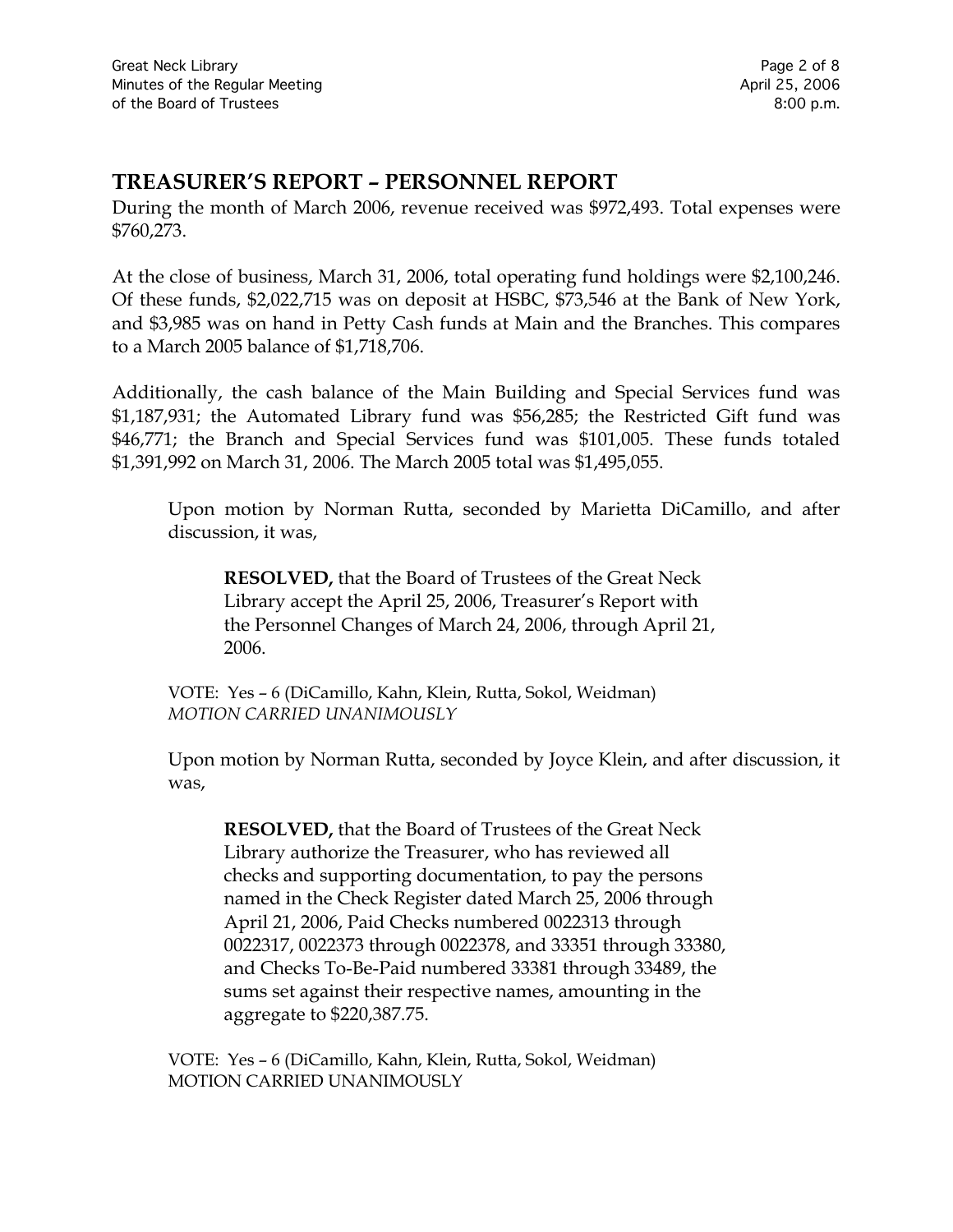## **REPORTS**

**Audit** [copy is appended]

Al Coster of the firm of Baldessari & Coster, LLP, which was engaged to audit the Library's books for the year ended December 2005, presented his report. A Management Letter was provided which made some recommendations for changing certain internal controls. The audit was a clean report and the financial statement was materially accurate. However, an area of concern in the auditor's report had to do with the establishing of a policy for the Library's inventory valuation. The Finance Committee will be meeting [May 15, 2006] to further discuss this, and bring a proposal to the Board as a whole. The recommendations in the Management Letter were unanimously approved while the Financial Report itself was tabled until after the Board has adopted a policy for the Library's inventory valuation.

Mr. Coster was thanked for doing a diligent job.

Upon motion by Norman Rutta, seconded by Marietta DiCamillo, and after discussion, it was,

**RESOLVED,** that the Board of Trustees of the Great Neck Library accept and implement all the recommendations that have been presented by the auditing firm, Baldessari  $\&$ Coster, LLP, in their Management Letter dated March 10, 2006.

Public Comments: Marianna Wohlgemuth, Ralene Adler, Fern Rogers, Karen Rubin, Jonathan Kahn

VOTE: Yes – 6 (DiCamillo, Kahn, Klein, Rutta, Sokol, Weidman) MOTION CARRIED UNANIMOUSLY

Upon motion by Norman Rutta, seconded by Marietta DiCamillo, and after discussion, it was,

**RESOLVED,** that the Board of Trustees of the Great Neck Library accept the Auditor's Report dated March 8, 2006 for the year ended December 31, 2005.

Upon motion by Norman Rutta, seconded by Bette Weidman, and after discussion, it was,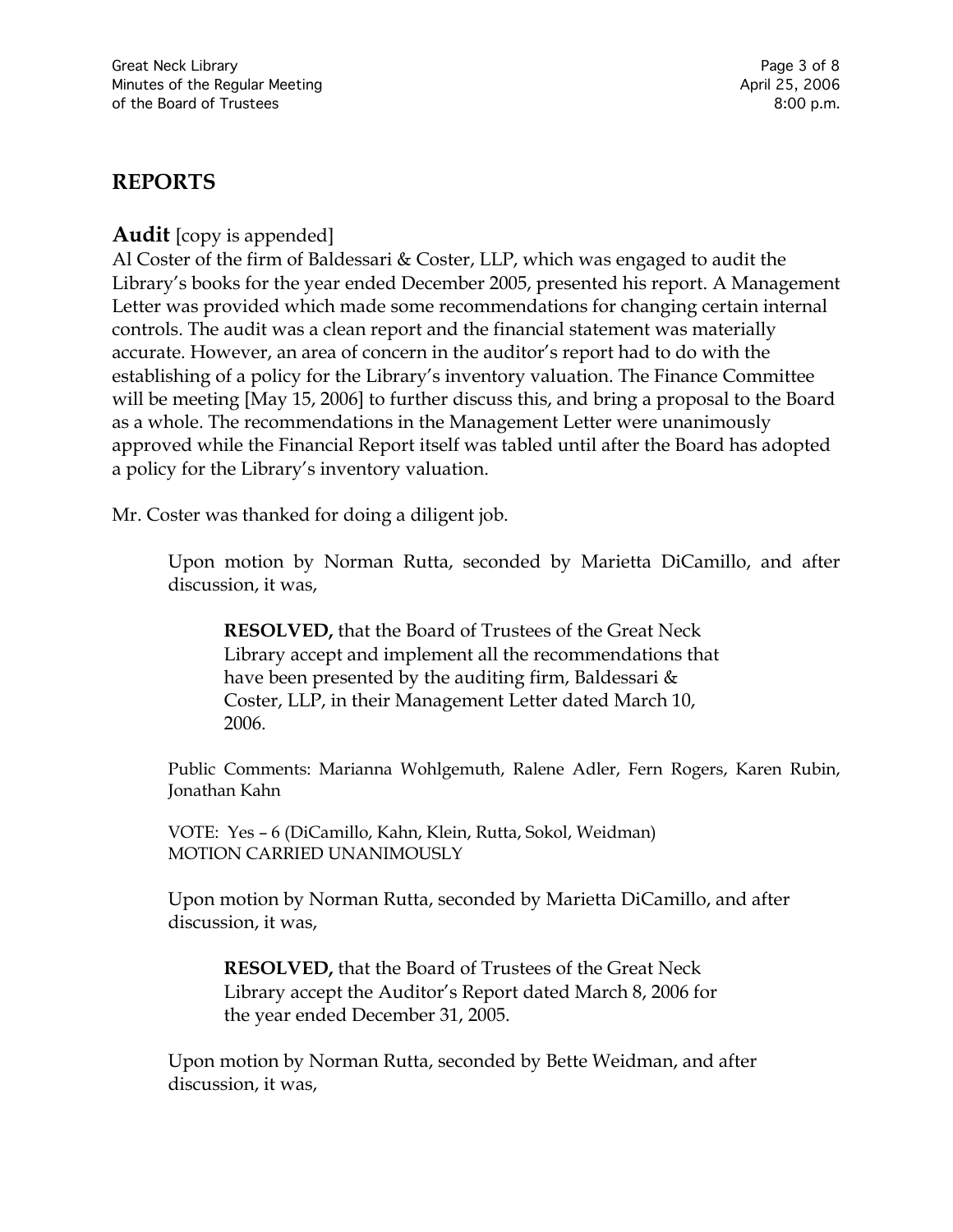**RESOLVED,** that the Board of Trustees of the Great Neck Library table the existing motion to accept the Auditor's Report dated March 8, 2006 for the year ended December 31, 2005 in order that the Board can adequately explore the correct way **define a consistent method** to value the Library's inventory and instruct the Library's Auditor appropriately to do so.

[strikethrough – deleted; bold – new text; corrected 5/23/05]

VOTE: Yes – 6 (DiCamillo, Kahn, Klein, Rutta, Sokol, Weidman) MOTION CARRIED UNANIMOUSLY

#### **Director** (report attached)

Due to family emergency, Director Nevens was not present. Assistant Director Laura Weir read the Director's written report.

#### **Building Committee**

Linda Cohen, Chair of the Building Committee, was not present but provided a draft of her report for consideration. This was postponed for the next meeting.

## **OLD BUSINESS**

### **Proposed Amendment to Bylaws**

Upon motion by Joyce Klein, seconded by Marietta DiCamillo, and after discussion, it was,

**RESOLVED,** that the Board of Trustees of the Great Neck Library place the following Bylaw amendment to change the criteria for membership in the Great Neck Library Association before the Great Neck Library Association membership for consideration at a Special Meeting of the Association on June 14, 2006:

ARTICLE V, B – Membership: All persons eighteen years of age or older at the time that they obtain their library card, or who register with the Library after they attain the age of eighteen, who are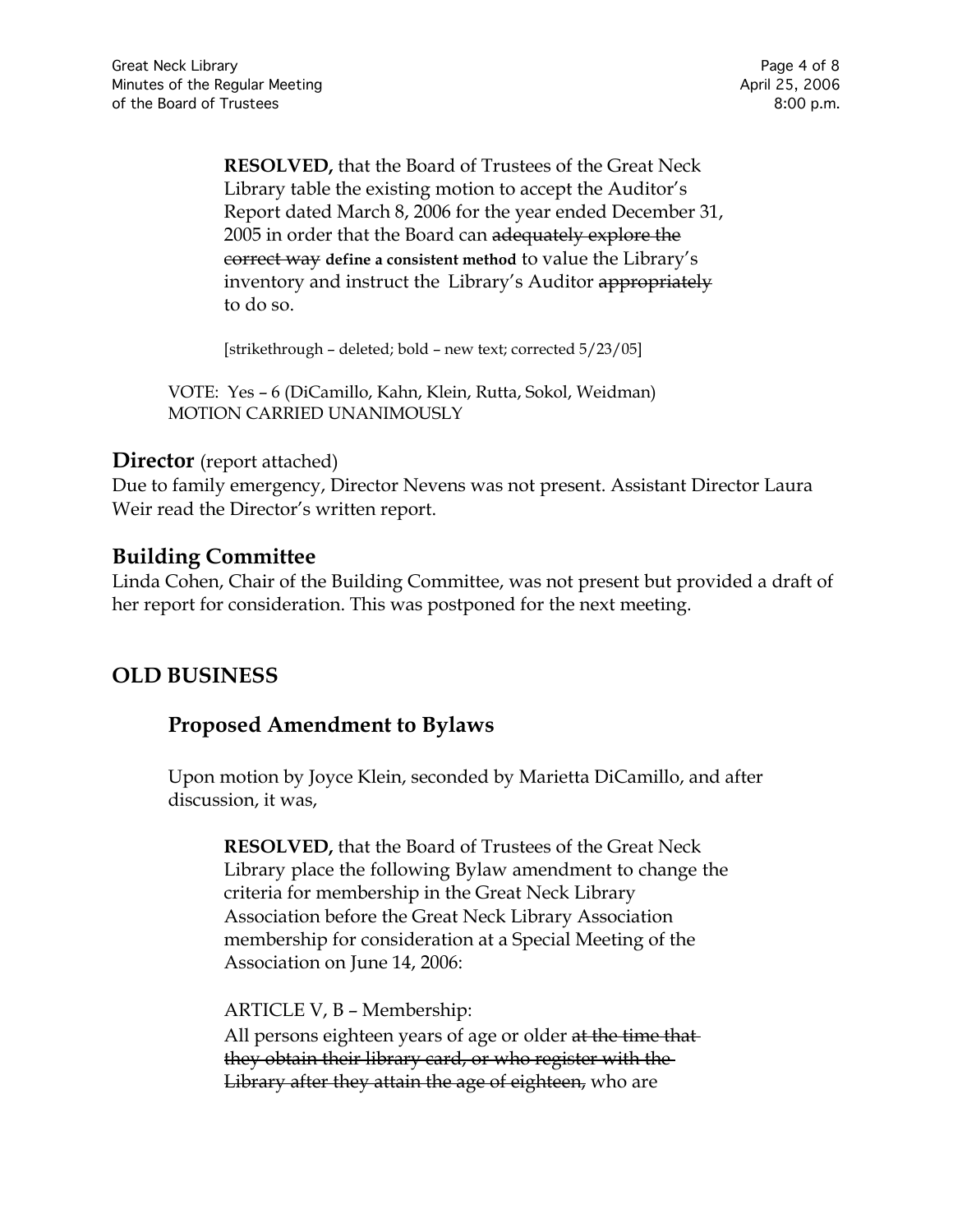residents of the Great Neck School District and are **either**  valid library card holders **or registered voters with the** 

**Nassau County Board of Elections** will be members of the Association except for those who fill out a form provided by the Association which states that they do not wish to be members. Any person may revoke a prior statement indicating that he/she does not wish to become a member, but in order to vote at a meeting as a member, such revocation must take place before the record date for such meeting.

[Note: strike through text to be deleted; bold text is addition]

Patron Comments: Ralene Adler

VOTE:Yes – 5 (DiCamillo, Kahn, Klein, Rutta, Sokol); No – 1 (Weidman) *MOTION CARRIED*

### **Long Island Library Conference**

Upon motion by Joyce Klein, seconded by Bette Weidman, and after discussion, it was,

**RESOLVED,** that the Board of Trustees of the Great Neck Library authorize the attendance of (?) Trustees to the Long Island Conference to be held May 3, 2006, at the Huntington Town House, at a maximum reimbursement of \$43 per attendee, with funds to come from the Trustee Continuing Education budget line.

VOTE:Yes – 2 (Kahn, Weidman); No – 2 (DiCamillo, Rutta); Abstention – 2 (Klein, Sokol). MOTION FAILED

### **New York State Association of Library Boards**

Joyce Klein motioned but there was no second. Therefore, the motion for trustees to attend the NYSALB conference in Albany on May 5<sup>th</sup> and 6<sup>th</sup> failed.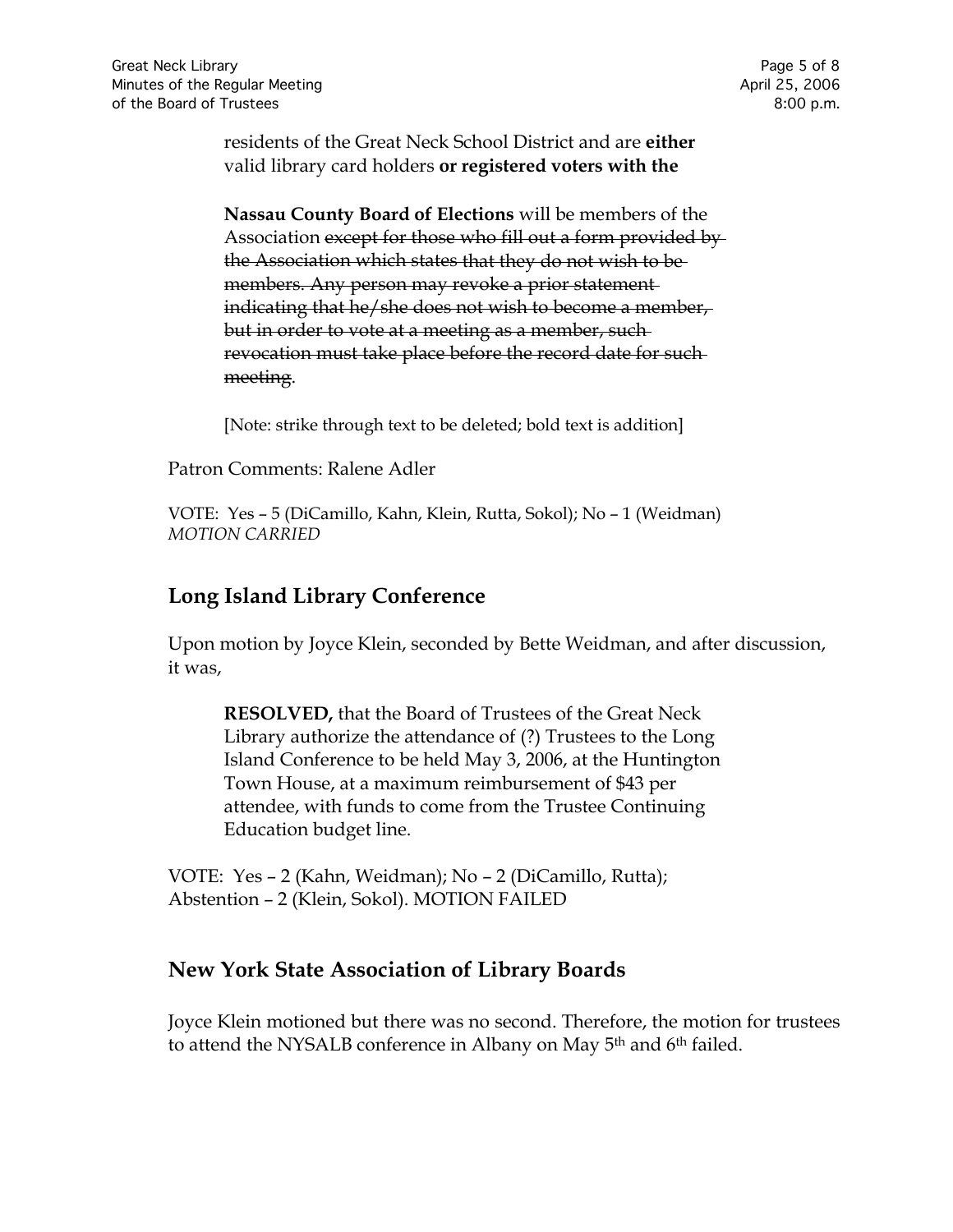# **NEW BUSINESS**

## **Auto Library Expenditures – Innovative Interfaces**

Upon motion by Martin Sokol, seconded by Bette Weidman, and after discussion, it was,

**RESOLVED,** that the Board of Trustees of the Great Neck Library approve the expenditure of \$5,750 to Innovative Interfaces Inc. for load profiling **"Load Profiling"** to be charged to the Automated Library Fund.

[strikethrough – deleted; bold – new text; corrected 5/23/05]

Patron Comments: Ralene Adler

VOTE:Yes – 6 (DiCamillo, Kahn, Klein, Rutta, Sokol, Weidman) *MOTION CARRIED UNANIMOUSLY*

## **Auto Library Expenditures – NLS**

Upon motion by Bette Weidman, seconded by Joyce Klein, and after discussion, it was,

**RESOLVED,** that the Board of Trustees of the Great Neck Library approve the expenditure of \$1,025 to the Nassau Library System for 10 MP3 Players to be charged to the Automated Library Fund.

Patron Comments: Jeff Lowenstein, Jonathan Kahn, Ralene Adler, Marianna Wohlgemuth

VOTE:Yes – 6 (DiCamillo, Kahn, Klein, Rutta, Sokol, Weidman) *MOTION CARRIED UNANIMOUSLY*

## **Policy Manual Changes**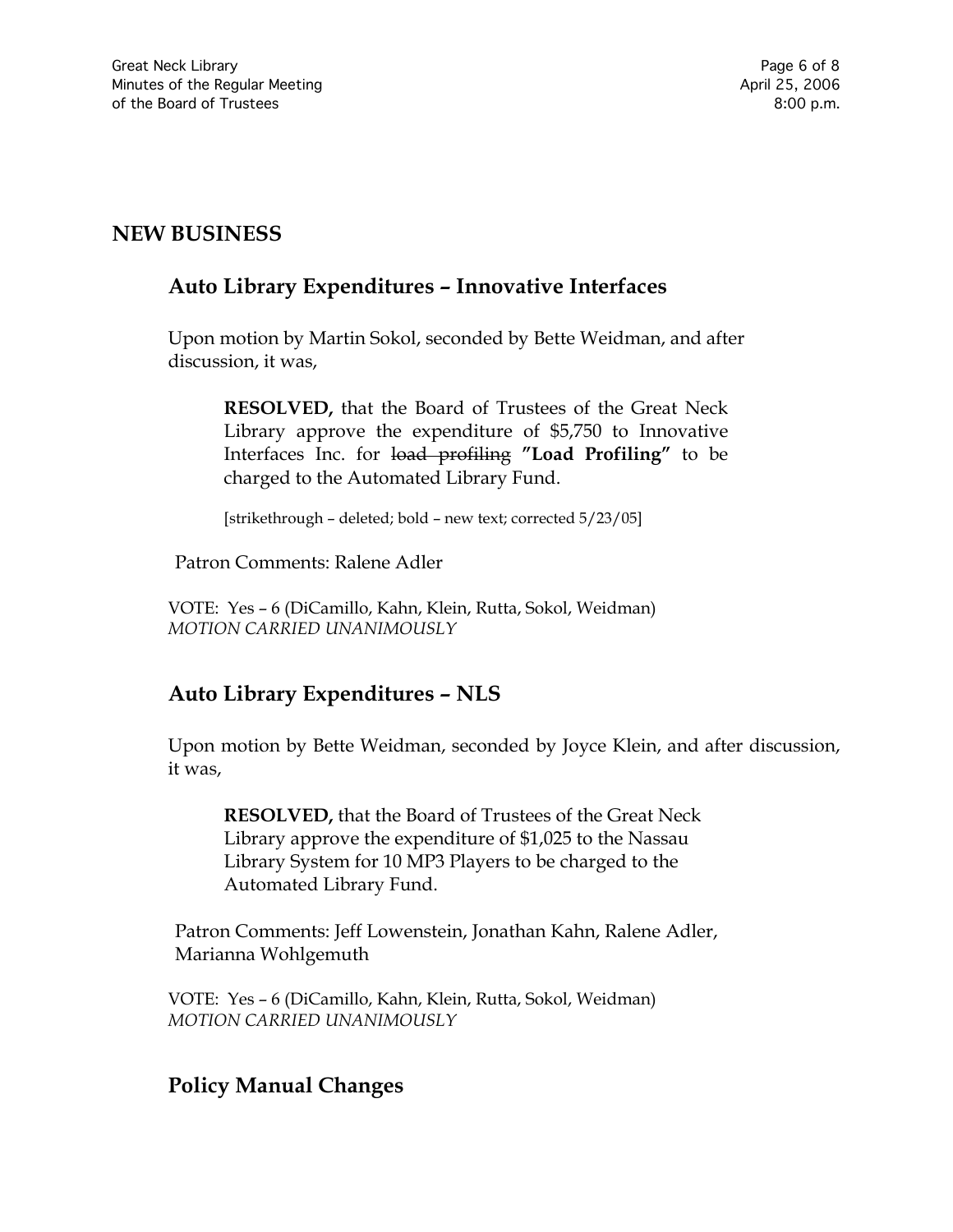#### (a) Summer Loan

Upon motion by Bette Weidman, seconded by Joyce Klein, and after discussion, it was,

> **RESOLVED**, that the Board of Trustees of the Great Neck Library amend its Policy Manual by eliminating Section 700-40 d – Summer Loans [text below]:

A total of twenty (20) children's twenty-eight (28) day books may be taken out on summer loan between June 1<sup>st</sup> and mid-August. The due date is September 15<sup>th</sup> or, whatever due date falls closest after September 15th..

[Note: strike through text to be deleted]

VOTE:Yes – 6 (DiCamillo, Kahn, Klein, Rutta, Sokol, Weidman) MOTION CARRIED UNANIMOUSLY

#### (b) Software Circulation

Upon motion by Bette Weidman, seconded by Marietta DiCamillo, and after discussion, it was,

> **RESOLVED,** that the Board of Trustees of the Great Neck Library amend its Policy Manual Section 700-40 c, vi, as follows:

Software circulates for three days and may be renewed a maximum of one **six** times if there are no holds.

[Note: strike through text to be deleted; bold text is addition]

VOTE:Yes – 6 (DiCamillo, Kahn, Klein, Rutta, Sokol, Weidman) *MOTION CARRIED UNANIMOUSLY*